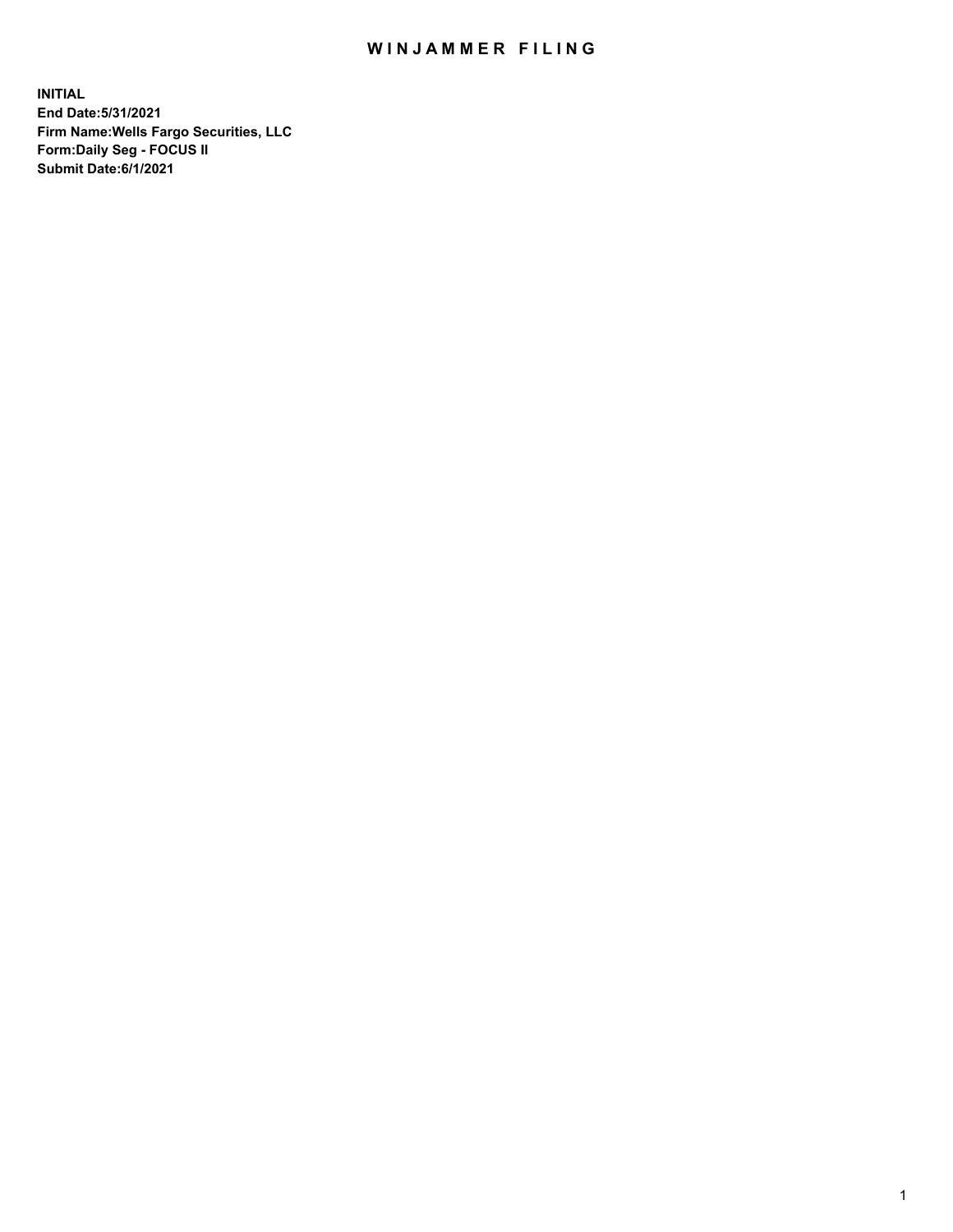**INITIAL End Date:5/31/2021 Firm Name:Wells Fargo Securities, LLC Form:Daily Seg - FOCUS II Submit Date:6/1/2021 Daily Segregation - Cover Page**

| Name of Company                                                                                                                                                                                                                                                                                                               | <b>Wells Fargo Securities LLC</b>                          |
|-------------------------------------------------------------------------------------------------------------------------------------------------------------------------------------------------------------------------------------------------------------------------------------------------------------------------------|------------------------------------------------------------|
| <b>Contact Name</b>                                                                                                                                                                                                                                                                                                           | <b>James Gnall</b>                                         |
| <b>Contact Phone Number</b>                                                                                                                                                                                                                                                                                                   | 917-699-6822                                               |
| <b>Contact Email Address</b>                                                                                                                                                                                                                                                                                                  | james.w.gnall@wellsfargo.com                               |
| FCM's Customer Segregated Funds Residual Interest Target (choose one):<br>a. Minimum dollar amount: ; or<br>b. Minimum percentage of customer segregated funds required:% ; or<br>c. Dollar amount range between: and; or<br>d. Percentage range of customer segregated funds required between:% and%.                        | 270,000,000<br><u>0</u><br>0 <sub>0</sub><br>00            |
| FCM's Customer Secured Amount Funds Residual Interest Target (choose one):<br>a. Minimum dollar amount: ; or<br>b. Minimum percentage of customer secured funds required:%; or<br>c. Dollar amount range between: and; or<br>d. Percentage range of customer secured funds required between: % and %.                         | 40,000,000<br><u>0</u><br>0 <sub>0</sub><br>0 <sub>0</sub> |
| FCM's Cleared Swaps Customer Collateral Residual Interest Target (choose one):<br>a. Minimum dollar amount: ; or<br>b. Minimum percentage of cleared swaps customer collateral required:%; or<br>c. Dollar amount range between: and; or<br>d. Percentage range of cleared swaps customer collateral required between:% and%. | 400,000,000<br><u>0</u><br>00<br>00                        |

Attach supporting documents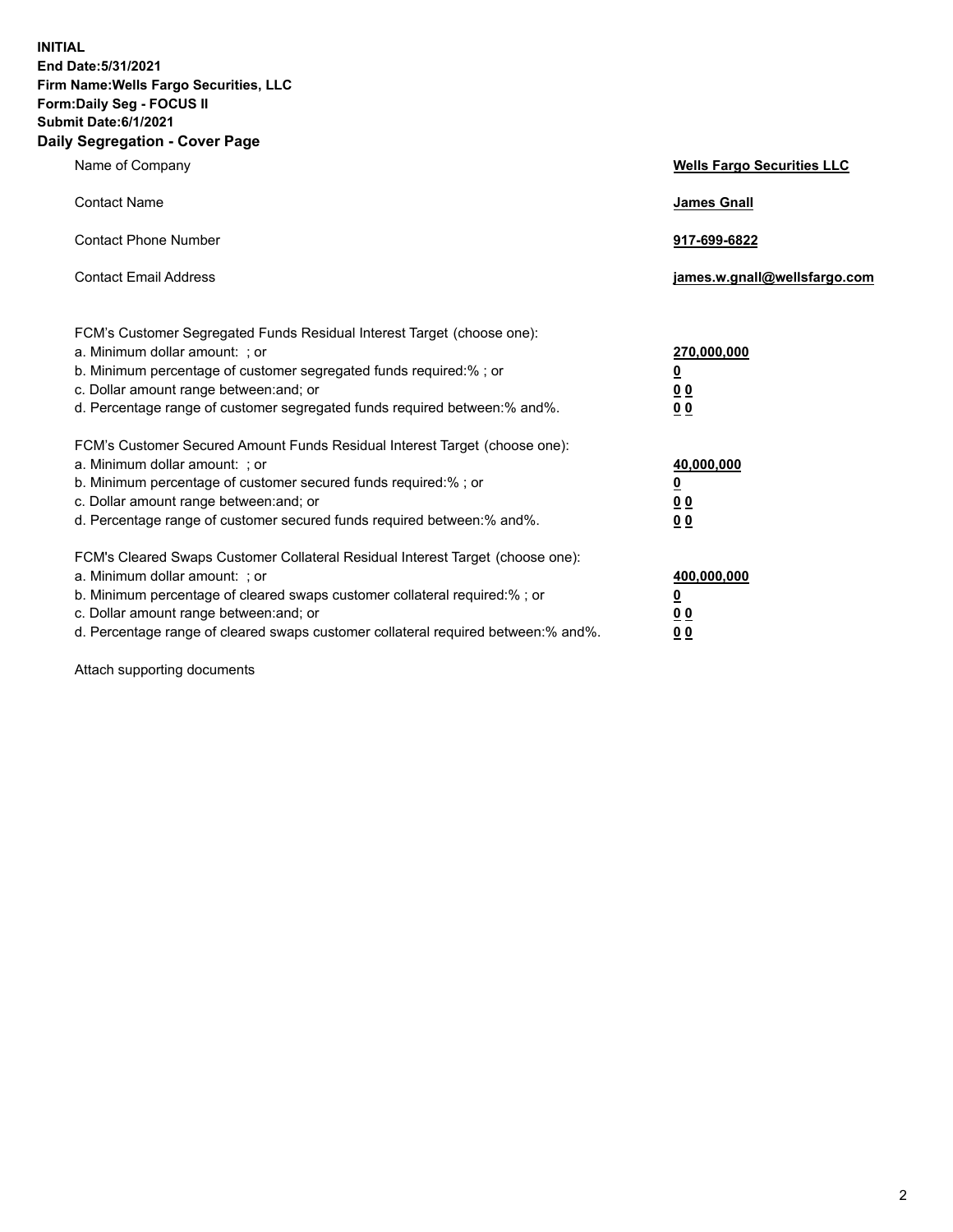**INITIAL End Date:5/31/2021 Firm Name:Wells Fargo Securities, LLC Form:Daily Seg - FOCUS II Submit Date:6/1/2021 Daily Segregation - Secured Amounts**

Foreign Futures and Foreign Options Secured Amounts Amount required to be set aside pursuant to law, rule or regulation of a foreign government or a rule of a self-regulatory organization authorized thereunder **0** [7305] 1. Net ledger balance - Foreign Futures and Foreign Option Trading - All Customers A. Cash **235,600,287** [7315] B. Securities (at market) **225,385,441** [7317] 2. Net unrealized profit (loss) in open futures contracts traded on a foreign board of trade **21,483,032** [7325] 3. Exchange traded options a. Market value of open option contracts purchased on a foreign board of trade **29** [7335] b. Market value of open contracts granted (sold) on a foreign board of trade **-19,156** [7337] 4. Net equity (deficit) (add lines 1. 2. and 3.) **482,449,633** [7345] 5. Account liquidating to a deficit and account with a debit balances - gross amount **2,472,580** [7351] Less: amount offset by customer owned securities **-2,472,091** [7352] **489** [7354] 6. Amount required to be set aside as the secured amount - Net Liquidating Equity Method (add lines 4 and 5) **482,450,122** [7355] 7. Greater of amount required to be set aside pursuant to foreign jurisdiction (above) or line 6. **482,450,122** [7360] FUNDS DEPOSITED IN SEPARATE REGULATION 30.7 ACCOUNTS 1. Cash in banks A. Banks located in the United States **68,723,388** [7500] B. Other banks qualified under Regulation 30.7 **62,971,541** [7520] **131,694,929** [7530] 2. Securities A. In safekeeping with banks located in the United States **120,538,103** [7540] B. In safekeeping with other banks qualified under Regulation 30.7 **0** [7560] **120,538,103** [7570] 3. Equities with registered futures commission merchants A. Cash **68,133,900** [7580] B. Securities **109,852,260** [7590] C. Unrealized gain (loss) on open futures contracts **-30,078,123** [7600] D. Value of long option contracts **29** [7610] E. Value of short option contracts **-19,156** [7615] **147,888,910** [7620] 4. Amounts held by clearing organizations of foreign boards of trade A. Cash **0** [7640] B. Securities **0** [7650] C. Amount due to (from) clearing organization - daily variation **0** [7660] D. Value of long option contracts **0** [7670] E. Value of short option contracts **0** [7675] **0** [7680] 5. Amounts held by members of foreign boards of trade A. Cash **-30,095,584** [7700] B. Securities **215,132,072** [7710] C. Unrealized gain (loss) on open futures contracts **27,500,072** [7720] D. Value of long option contracts **0** [7730] E. Value of short option contracts **0** [7735] **212,536,560** [7740] 6. Amounts with other depositories designated by a foreign board of trade **0** [7760] 7. Segregated funds on hand **0** [7765] 8. Total funds in separate section 30.7 accounts **612,658,502** [7770] 9. Excess (deficiency) Set Aside for Secured Amount (subtract line 7 Secured Statement Page 1 from Line 8) **130,208,380** [7380]

- 10. Management Target Amount for Excess funds in separate section 30.7 accounts **40,000,000** [7780]
- 11. Excess (deficiency) funds in separate 30.7 accounts over (under) Management Target **90,208,380** [7785]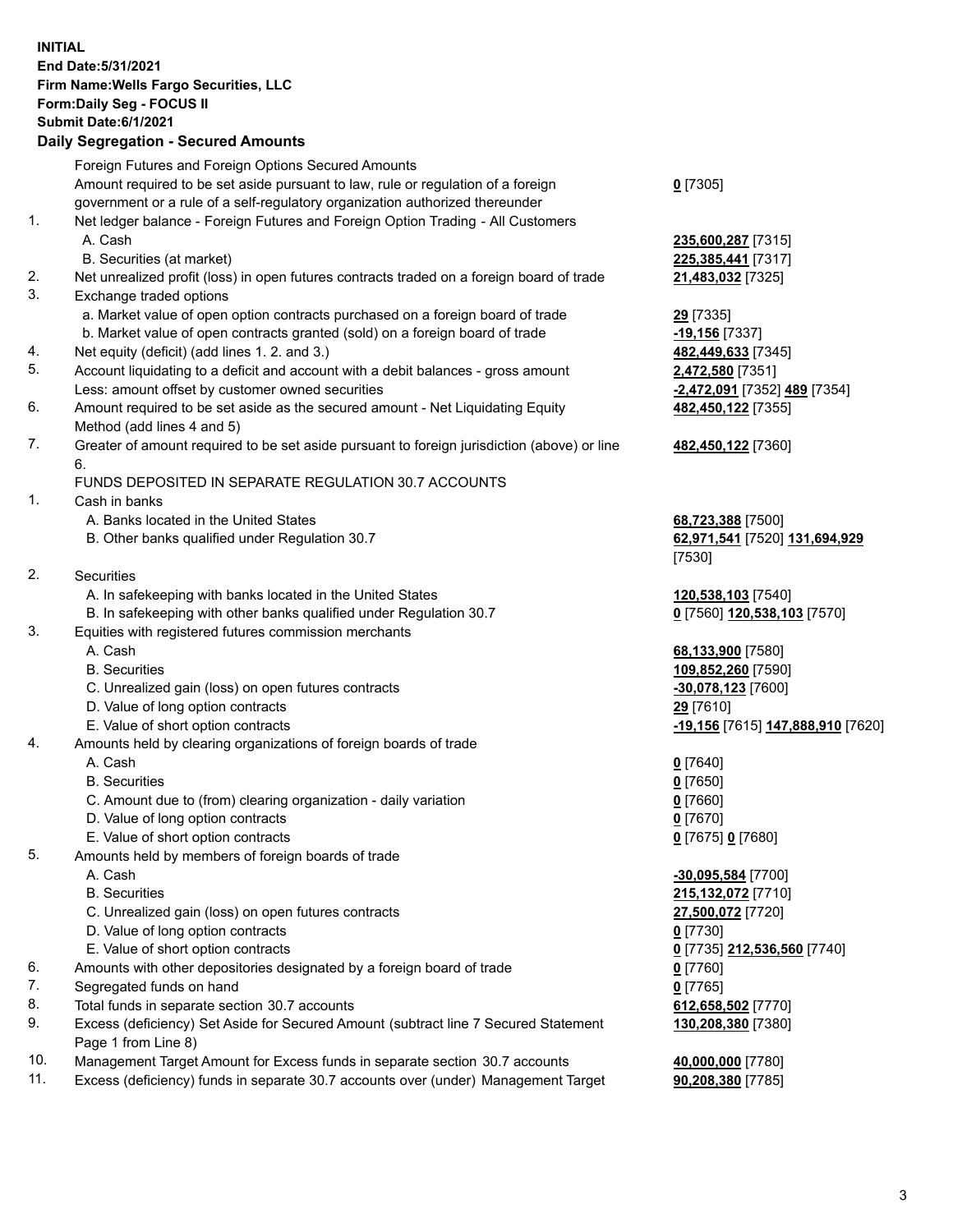**INITIAL End Date:5/31/2021 Firm Name:Wells Fargo Securities, LLC Form:Daily Seg - FOCUS II Submit Date:6/1/2021 Daily Segregation - Segregation Statement** SEGREGATION REQUIREMENTS(Section 4d(2) of the CEAct) 1. Net ledger balance A. Cash **3,630,043,736** [7010] B. Securities (at market) **1,939,209,645** [7020] 2. Net unrealized profit (loss) in open futures contracts traded on a contract market **-748,492,428** [7030] 3. Exchange traded options A. Add market value of open option contracts purchased on a contract market **661,181,636** [7032] B. Deduct market value of open option contracts granted (sold) on a contract market **-780,933,670** [7033] 4. Net equity (deficit) (add lines 1, 2 and 3) **4,701,008,919** [7040] 5. Accounts liquidating to a deficit and accounts with debit balances - gross amount **47,235,140** [7045] Less: amount offset by customer securities **-44,935,685** [7047] **2,299,455** [7050] 6. Amount required to be segregated (add lines 4 and 5) **4,703,308,374** [7060] FUNDS IN SEGREGATED ACCOUNTS 7. Deposited in segregated funds bank accounts A. Cash **157,083,102** [7070] B. Securities representing investments of customers' funds (at market) **37,138,748** [7080] C. Securities held for particular customers or option customers in lieu of cash (at market) **945,976,261** [7090] 8. Margins on deposit with derivatives clearing organizations of contract markets A. Cash **1,703,745,404** [7100] B. Securities representing investments of customers' funds (at market) **1,443,601,049** [7110] C. Securities held for particular customers or option customers in lieu of cash (at market) **993,233,384** [7120] 9. Net settlement from (to) derivatives clearing organizations of contract markets **34,927,329** [7130] 10. Exchange traded options A. Value of open long option contracts **661,181,636** [7132] B. Value of open short option contracts **-780,933,670** [7133] 11. Net equities with other FCMs A. Net liquidating equity **0** [7140] B. Securities representing investments of customers' funds (at market) **0** [7160] C. Securities held for particular customers or option customers in lieu of cash (at market) **0** [7170] 12. Segregated funds on hand **0** [7150] 13. Total amount in segregation (add lines 7 through 12) **5,195,953,243** [7180] 14. Excess (deficiency) funds in segregation (subtract line 6 from line 13) **492,644,869** [7190] 15. Management Target Amount for Excess funds in segregation **270,000,000** [7194]

16. Excess (deficiency) funds in segregation over (under) Management Target Amount Excess

**222,644,869** [7198]